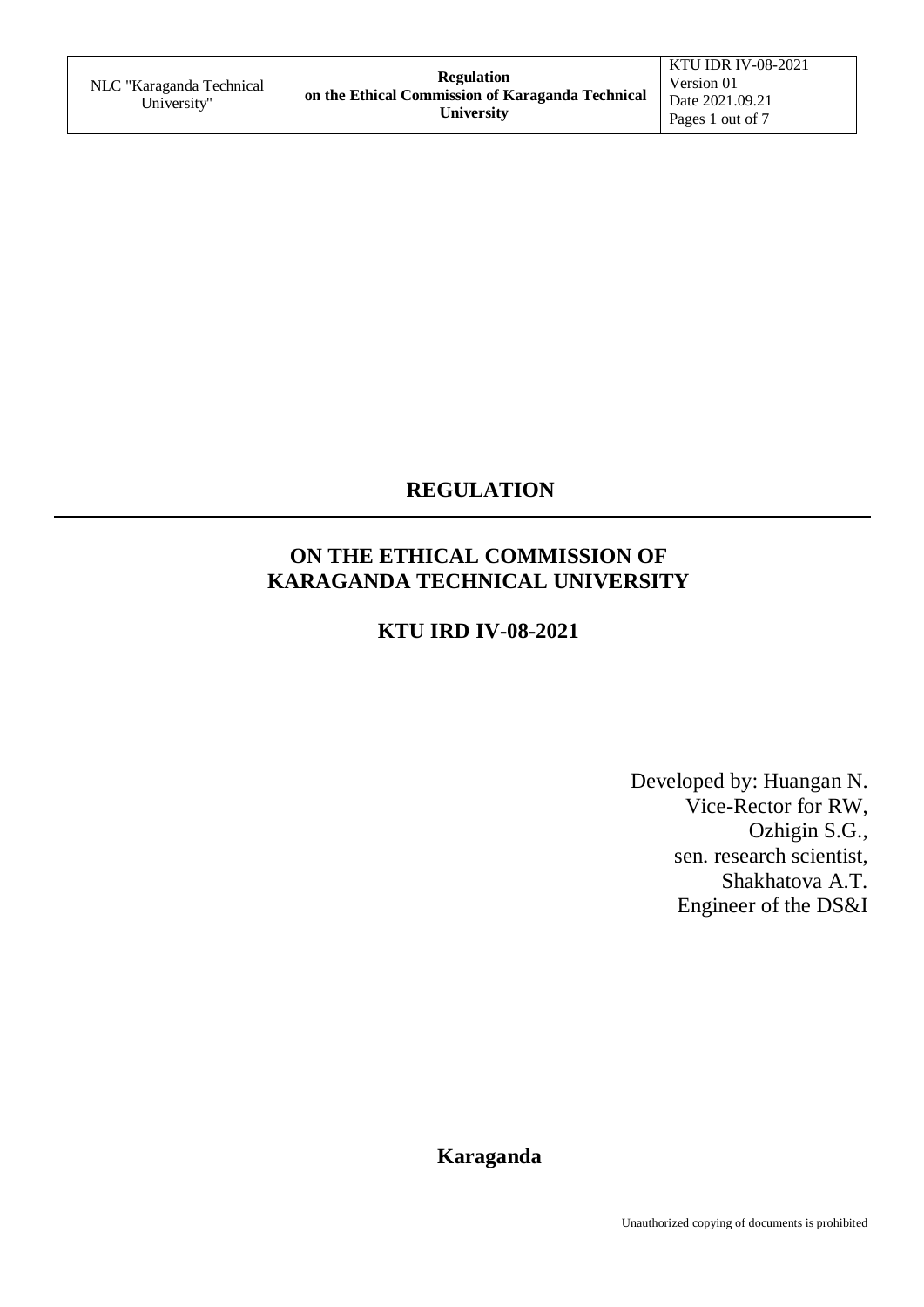### **Content**

|                | General provisions                                                                    | 3              |
|----------------|---------------------------------------------------------------------------------------|----------------|
| $\overline{2}$ | Tasks of the Ethics Commission                                                        | 3              |
| 3              | Authority of the Ethics Commission                                                    | 3              |
| 4              | Chairman and members of the Etics Commission, their rights and obligations            | $\overline{4}$ |
| 5              | Organization of the work of the Ethics Commission                                     | $\overline{4}$ |
| 6              | The procedure for conducting inspections on violations of norms and re-<br>quirements | $\overline{4}$ |
|                | Appendix A Coordination sheet                                                         | 6              |
|                | Appendix B Familiarization sheet                                                      |                |
|                |                                                                                       |                |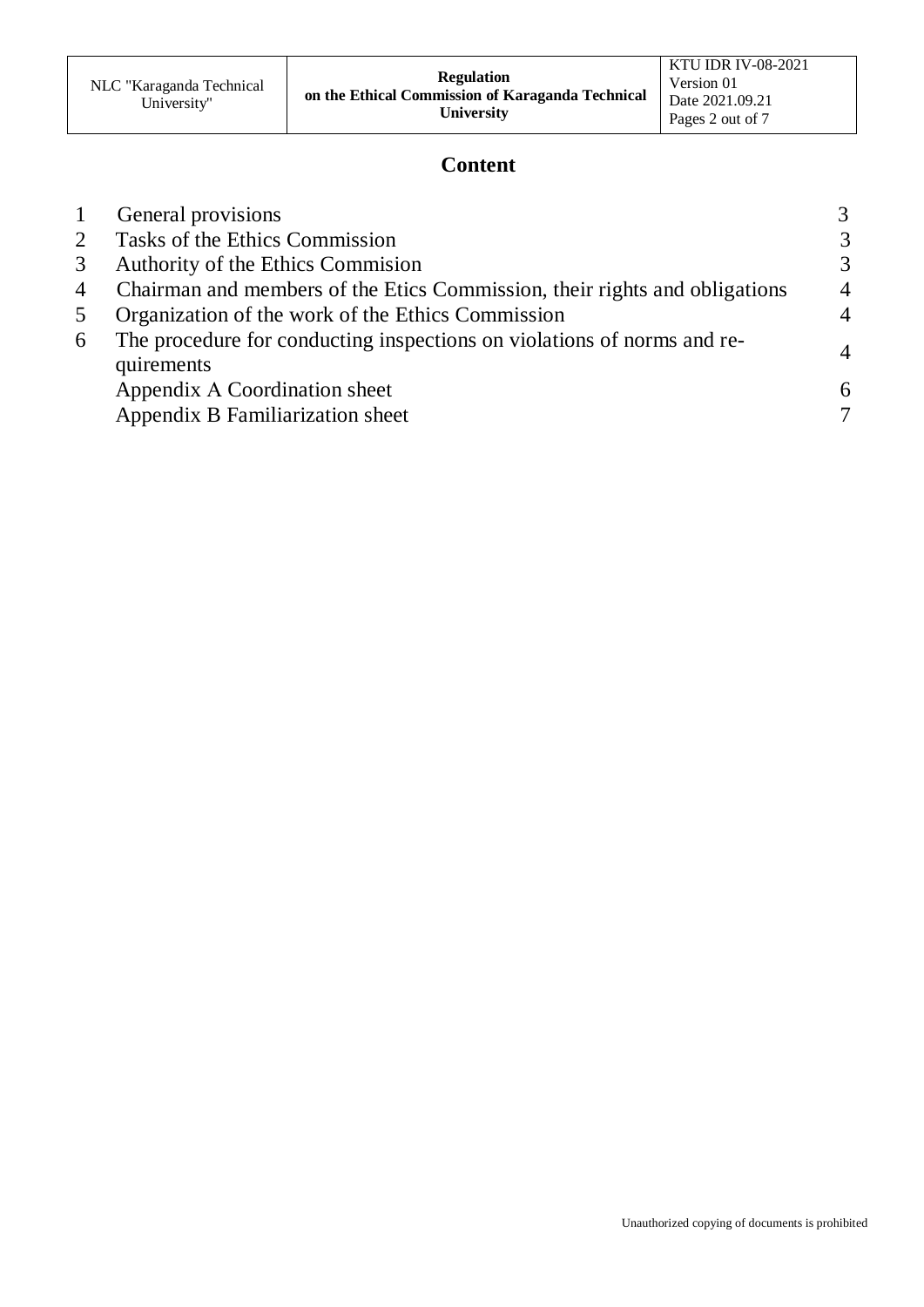NLC "Karaganda Technical University"

**Regulation** on the Ethical Commission of Karaganda Technical University

KTU IDR IV-08-2021 Version 01 Date 2021.09.21 Pages 3 out of 7

Effective date 2021 10.04

(year, month, date)

#### **1 General provisions**

1.1 This Regulation establishes the requirements for the activities of the ethical commission of the NLC "Karaganda Technical University" (hereinafter referred to as the Ethical Commission) to consider issues of ethical norms, rules of professional conduct and relationships of doctoral students of the Karaganda Technical University (hereinafter referred to as the University) in the process of carrying out scientific research and preparing dissertations for defense.

1.2 The Ethics Commission in its activities is guided by the Laws of the Republic of Kazakhstan "On Education" and "On Science", the State mandatory Standard of Postgraduate Education (Doctoral studies), the Charter of the University, as well as this Regulation.

### 2 Tasks of the Ethics Commission

The main tasks of the Ethics Commission are:

2.1 Contributing to the achievement of the goal – the establishment of ethical norms, rules of professional behavior and relationships between participants in the research activities of the University within the framework of the implementation of educational programs of postgraduate education.

2.2 Resolving ethical conflicts, providing assistance, including consultations, in order to ensure a favorable moral and psychological climate in the process of planning, evaluating, selecting, conducting and disseminating the results of dissertation research, including the protection of the rights, safety and welfare of research objects.

### **3 Authority of the Ethics Commission**

3.1 Study, generalization and dissemination of the experience of other universities on the implementation of the principles of ethical standards in the practice of their activities.

3.2 Consideration of letters and applications received by the Ethics Commission from participants in the implementation of educational programs of postgraduate education in scientific and research activities.

3.3 The Ethics Commission, in accordance with the decision to verify the facts of violation of ethical standards, has the right:

- to attract specialists in the relevant fields (law, management, international relations, economic security and others);

- invite applicants and other persons for hearing, whose information will help to clarify all the necessary circumstances and make an objective decision.

3.4 The Ethics Commission may apply various measures of influence to the violator of ethical norms in accordance with the legislation of the Republic of Kazakhstan.

 $\sum_{i=1}^{n}$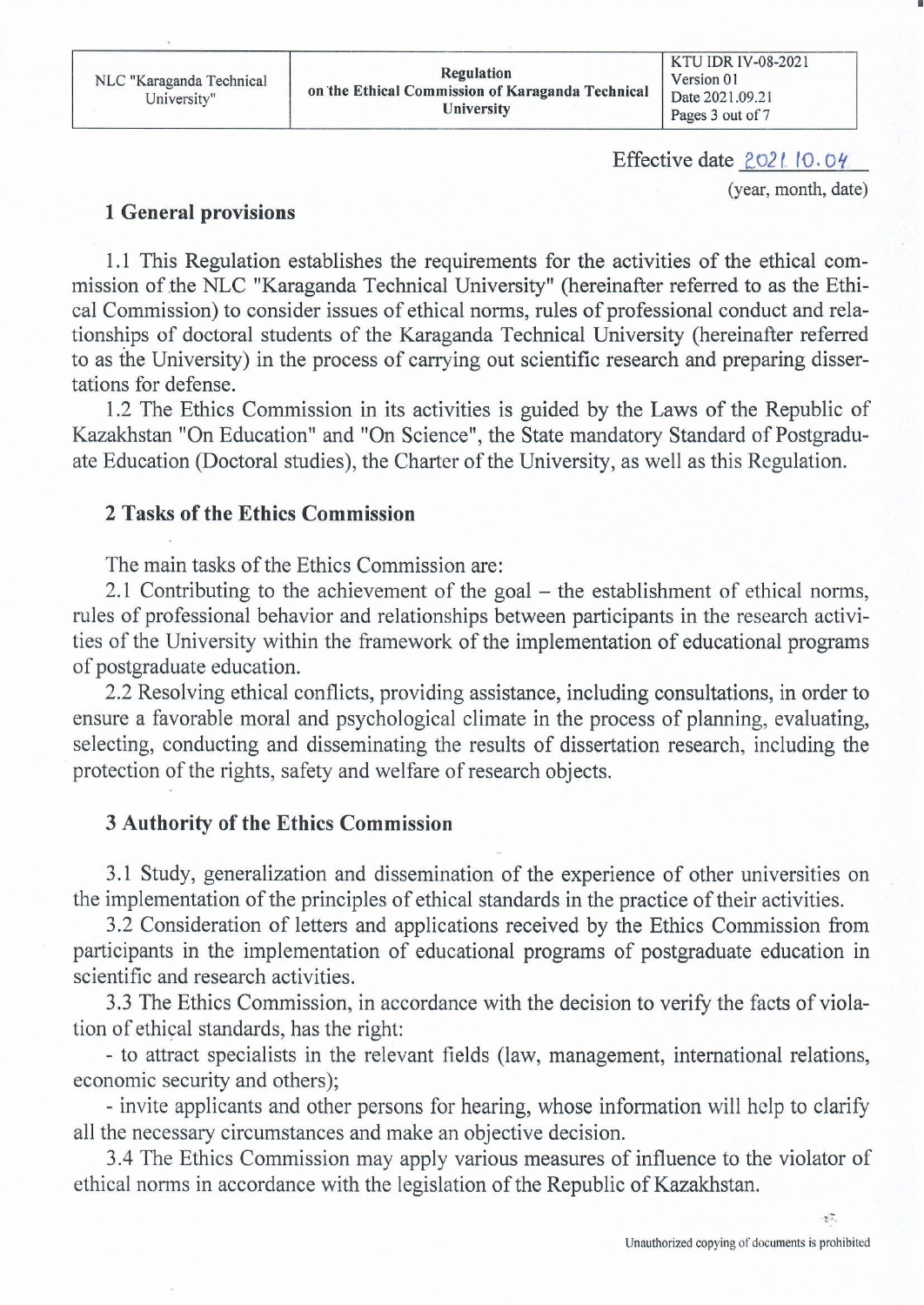#### **4 Chairman and members of the Ethics Commission, their rights and obligations**

4.1 The Chairman of the Ethics Commission is the Vice-Rector for Scientific Work of the University, who:

- directs the activities of the Ethics Commission and organizes its work;

- signs all documents issued on behalf of the Ethics Commission.

4.2 The Vice-Chairman of the Ethics Commission is the Chairman of the Expert Council of the University.

4.3 Members of the Ethics Commission:

- personally participate in the meetings of the Ethics Commission.

- ensure compliance with the confidentiality regime of the information received and do not allow unauthorized disclosure of information that became known to them during the work of the commission;

- participate in the formation of the work plan of the Ethics Commission, the agendas of its meetings, proposals for the introduction of ethical conduct issues for consideration.

#### **5 Organization of the work of the Ethics Commission**

5.1 Meetings of the Ethics Commission are held as necessary.

5.2 In preparation for the meeting of the Ethics Commission (hereinafter referred to as the meeting), its chairman, taking into account the proposals of the Commission members:

- determines the date, time and place of the meeting;

- approves the agenda of the meeting;

- determines the list of materials and documents required for consideration of issues on the agenda of the meeting;

- determines the list of persons invited to the meeting who are not its members;

- resolves other issues related to the preparation for the meeting.

5.3 A meeting of the Ethics Commission is competent if more than half of the total number of members of the Ethics Commission are present at it.

5.4 The conclusion on the issue under consideration is adopted by a majority vote of the members of the Ethics Commission present at the meeting by an open vote. In case of equality of votes, the vote of the Chairman of the Ethics Commission is decisive.

5.5 The decisions of the Ethics Commission are formalized by a protocol with the preparation of an appropriate conclusion.

#### **6 The procedure for conducting inspections on violations of norms and requirements**

6.1 The verification includes:

- receipt of written statements and documents related to the issue under review;

- identification of signs of ethical violations;
- implementation of other actions ensuring objective verification within the powers of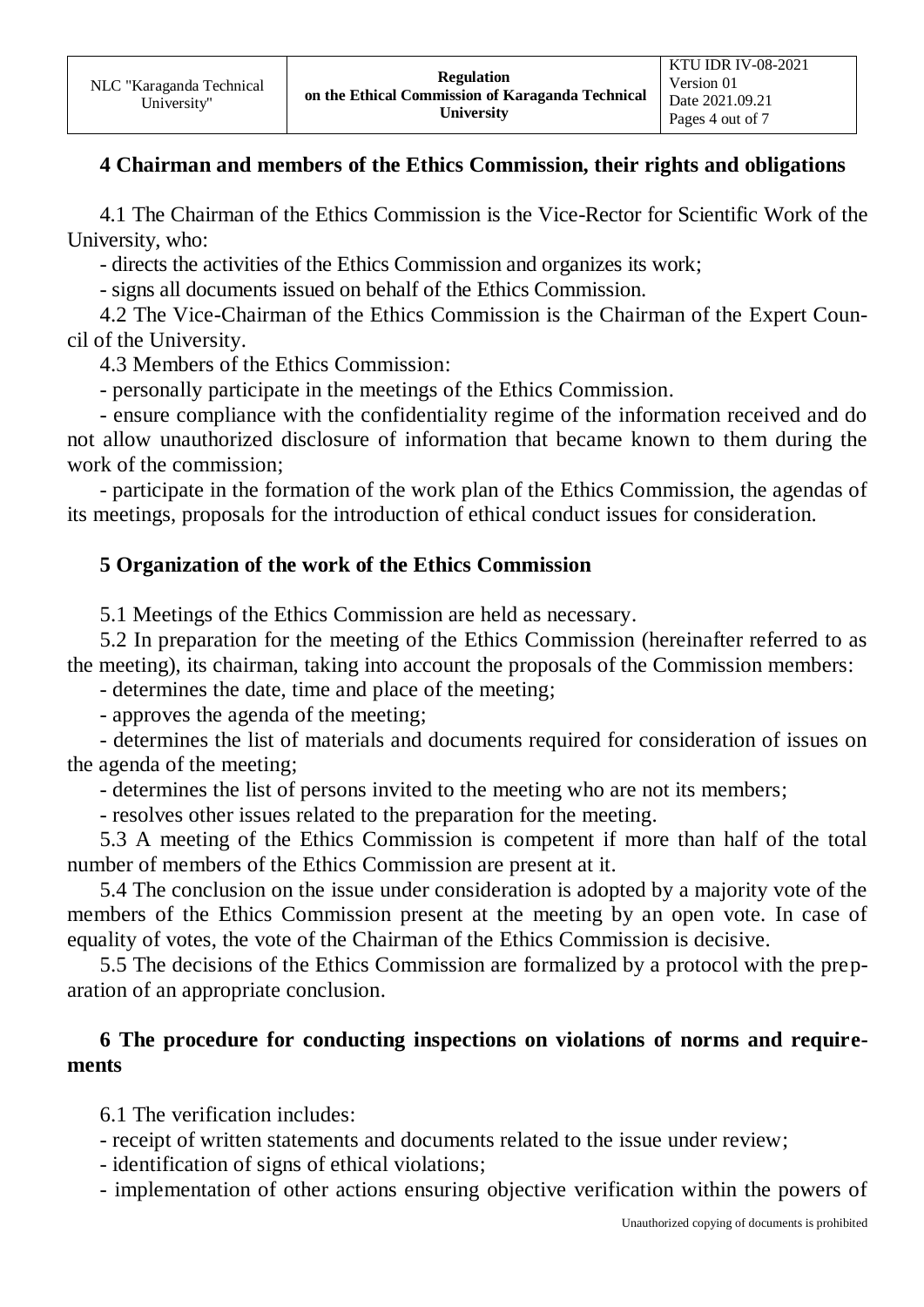the Ethics Commission.

6.2 The conclusion of the Ethics Commission on the results of the audit should contain an objective assessment of the issue under review and include:

- reasoned conclusions confirming the reliability of the data contained in the written statement about the facts of violations of ethical standards of conduct;

- necessary recommendations and suggestions.

6.3 All interested persons get acquainted with the conclusion of the Ethics Commission.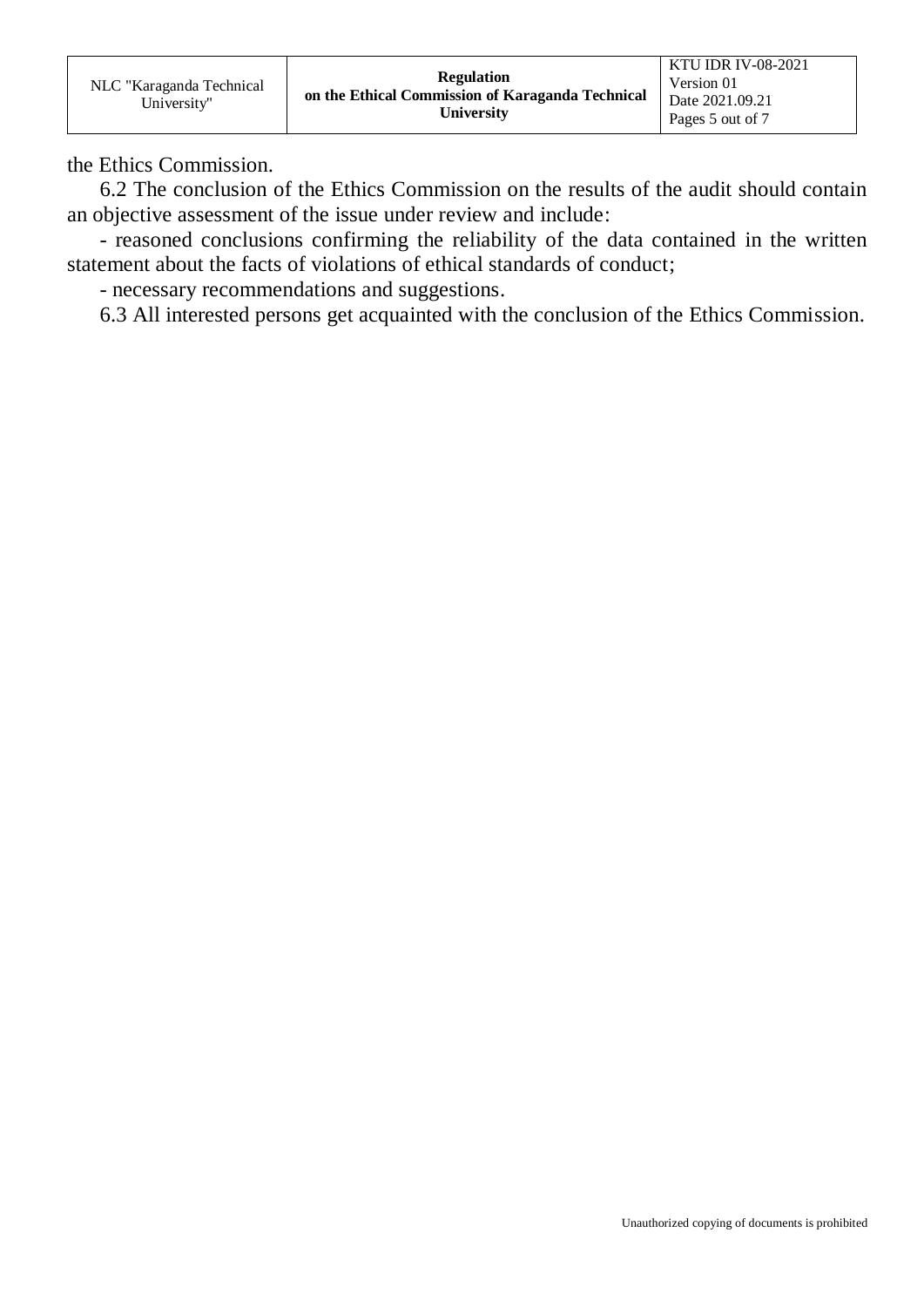$\lambda$ 

KTU IDR IV-08-2021 Version 01 Date 2021.09.21 Pages 6 out of 7

# Appendix A (mandatory)

# Coordination sheet

F.04-2020

| <b>Position</b>                 | <b>Name</b>        | <b>Date</b> | <b>Signature</b> |
|---------------------------------|--------------------|-------------|------------------|
| QMR                             | Zhetessova G.S.    | 04.10.21.   |                  |
| Chief accountant                | Abiltussupova A.H. | 30.09.21    |                  |
| Head of the CQM&A               | Zhunussova G.Ye.   | 27.09.21.   |                  |
| Vice rector for scientific work | Khuangan N.        | 24.0921     |                  |
|                                 |                    |             |                  |
|                                 |                    |             |                  |
|                                 |                    |             |                  |
|                                 |                    |             |                  |
|                                 |                    |             |                  |
|                                 |                    |             |                  |
|                                 |                    |             |                  |
|                                 |                    |             |                  |
|                                 |                    |             |                  |
|                                 |                    |             |                  |
|                                 |                    |             |                  |
|                                 |                    |             |                  |
|                                 |                    |             |                  |
|                                 |                    |             |                  |
|                                 |                    |             |                  |
|                                 |                    |             |                  |
|                                 |                    |             |                  |
|                                 |                    |             |                  |
|                                 |                    |             |                  |
|                                 |                    |             |                  |
|                                 |                    |             |                  |
|                                 |                    |             |                  |

 $\mathbb{R}^2$